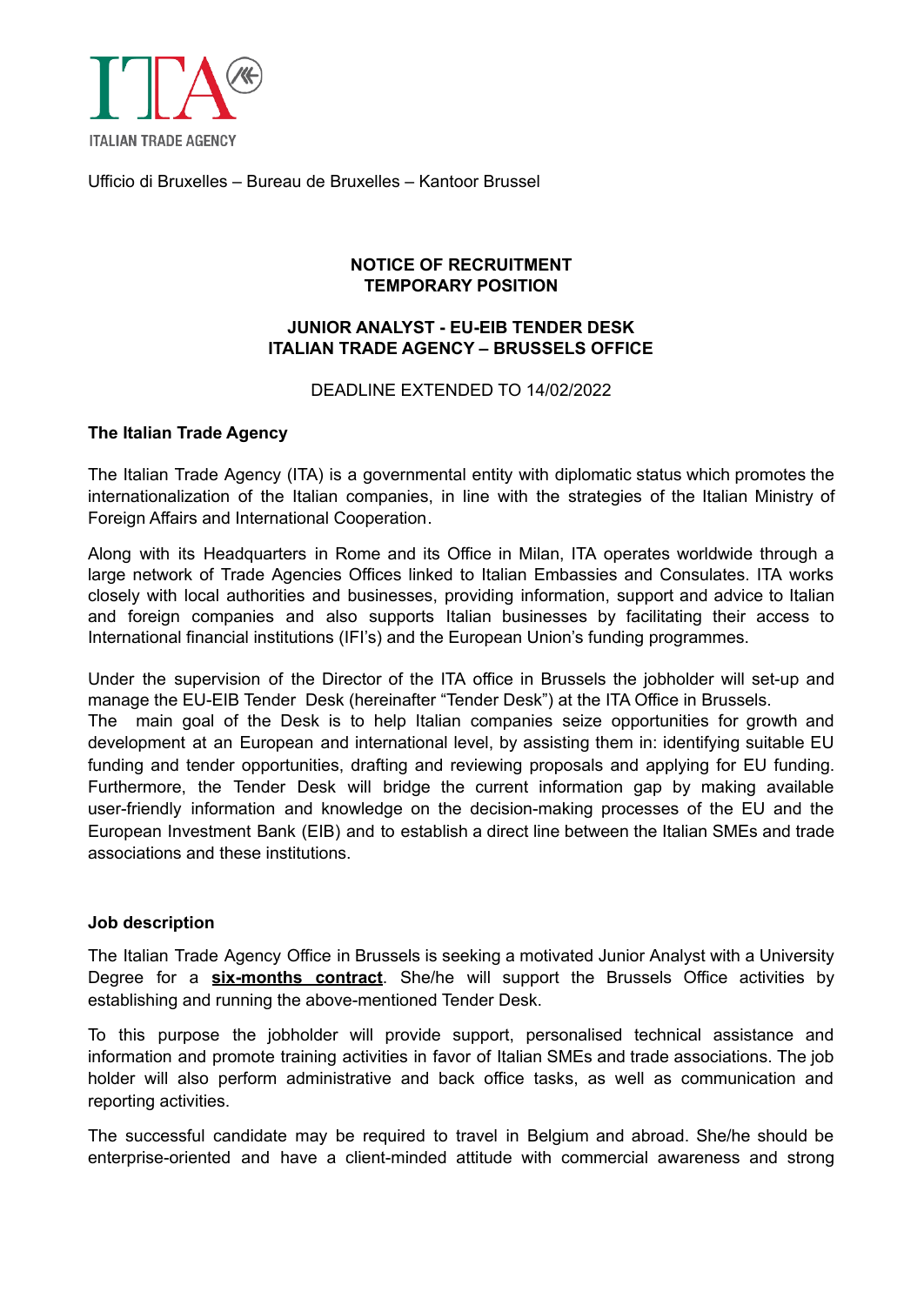

client-oriented skills. The ideal candidate should be a person with analytical skills, used to scouring databases, the internet and other sources to identify business opportunities.

# **Duties**

The candidate will support ITA in order to facilitate the entire process of engaging Italian and European policy-makers and stakeholders, building confidence and trust.

## **Primary responsibilities**

- Set-up the Tender Desk at the ITA office in Brussels:
- Monitor EU funding and tender opportunities for SMEs, principally those related to the EU's international partnership and development policy;
- Support SMEs by identifying suitable EU funding and tender opportunities, ensuring that they meet the criteria to apply, drafting and reviewing proposals, helping them in the application process;
- Liaise with the relevant EU institutions, in particular the European Commission, and with the EIB, as well as with relevant players such as investors and potential business partners, on behalf and to the benefit of Italian enterprises and/or associations;
- Promote European Commission's and EIB's relevant programmes and investment strategies to the interested Italian actors (ITA, public administrations, SMEs, trade associations, chambers of commerce) through regular meetings and briefings; support the organisation of events, meetings and missions of Italian companies and/or associations;
- Draft reports, presentations, notes. Submit periodic reports highlighting potential opportunities aimed at Italian SMEs or associations, draft articles for ITA's newsletters and disseminate EU and EIB funding and tender opportunities through the existing ITA communication channels (including social media).

# **Work location**

**ITA BRUXELLES** Place de la Liberté 12 1000, Brussels, Belgium

# **Minimum Requirements**

- University Degree in Economics, Political Science, Law or related subjects.
- **●** Proficiency in Italian and English.
- **●** Remarkable computer skills.
- **●** Tax residence in Belgium.

## Incomplete applications, lacking one or more of the above listed "Minimum Requirements" will not be considered.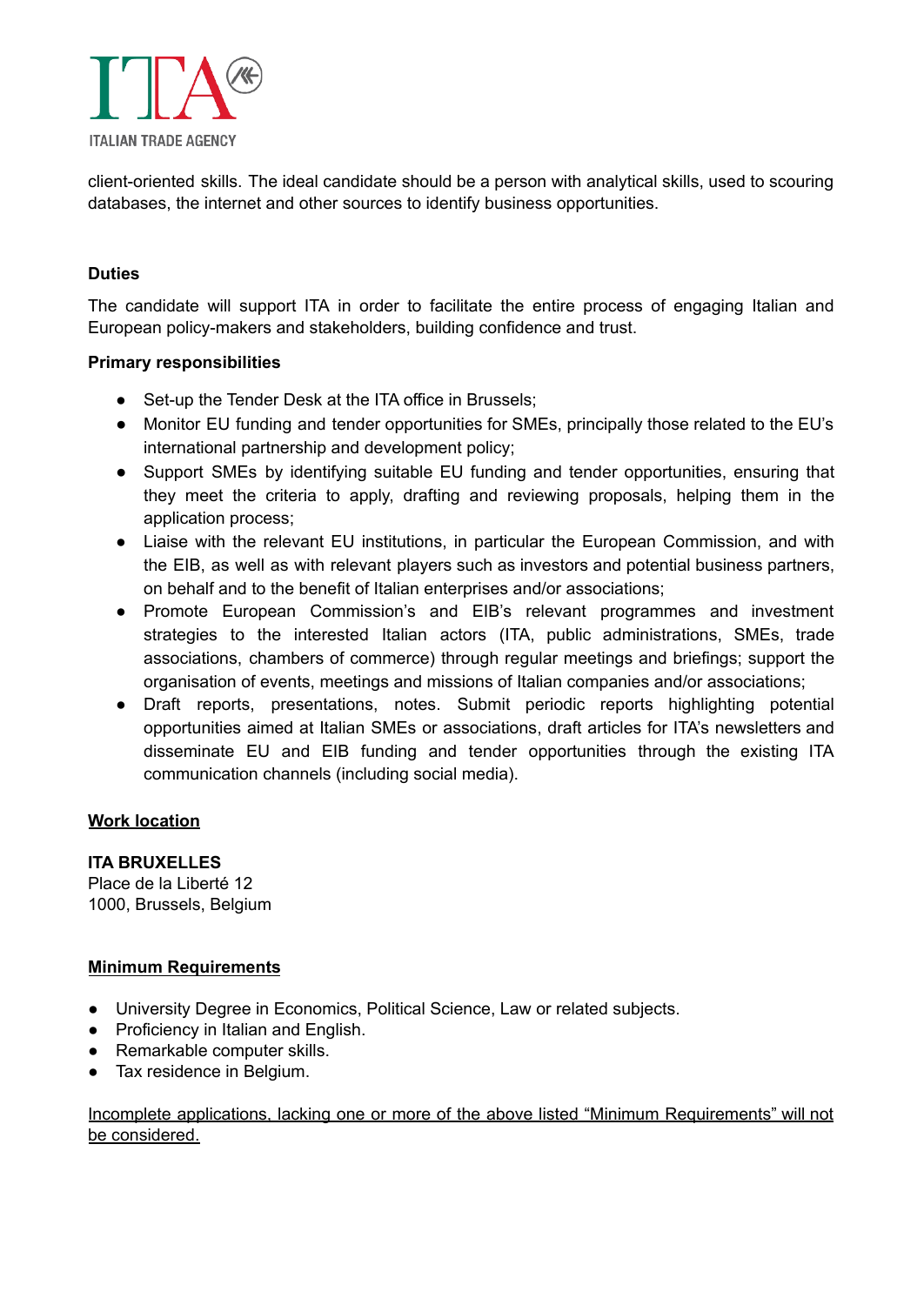

# **Preferential Requirements**

Preference will be given to candidates possessing one or more of the following additional skills and qualifications:

- Master's Degree or PhD in Economics, Political science, EU Affairs, Law or related subjects.
- One year or more of work experience in EU policy and funding programmes.
- Sound knowledge of EU policies and programmes of relevance to SMEs.
- Previous experience in supporting businesses in the identification of suitable EU funding and tender opportunities and in the application procedure (one or more qualified references from prior employers will be also taken into account).
- Good organizational and project management skills.
- Strong interpersonal and communication skills, both written and verbal. Ability to produce reports, briefings and memos on a short notice both in Italian and English.
- Working experience in different cultures, proactive attitude and team spirit.
- Ability to take charge of a project and run with it to completion with minimal supervision.
- Ability to identify issues and problems and solve them directly.
- Ability to prioritize projects, manage time efficiently, work in a fast-paced entrepreneurial environment.
- Multimedia Skills: knowledge of graphic applications and tools (such as Photoshop, Canvas and similar); knowledge of communication platforms (such as Google Meet, Zoom, Webex) etc.
- Fluent French.

#### **Contract term and Salary**

The selected candidate will be offered a fixed-term contract for **six months.**

There will be no tacit renewal and no automatic recruitment after the six-months expiry.

Only If additional funds are made available for this project, an extension in the duration may be considered.

#### **The gross monthly salary is fixed at around 2.750,00 euro.**

#### **How to apply**

Candidates who meet the above-listed requirements are invited to apply by sending an email to: [bruxelles@ice.it](mailto:bruxelles@ice.it), attn. Mr Luigi Ferrelli, indicating in the object "**JUNIOR ANALYST - TENDER DESK - ITA OFFICE IN BRUSSELS SELECTION",** with the following documents attached :

- 1. Attached form, duly filled and signed.
- 2. Motivation letter.
- 3. A detailed CV.
- 4. Any other useful information about work experience, skills, qualifications relevant to the position.
- 5. Copy of an ID issued by Belgian authorities.

The deadline to submit the application is **14/02/2022 at 12:00.**

Please, note that **only** the candidates who meet the above-listed requirements will be contacted and invited to continue in the selection process.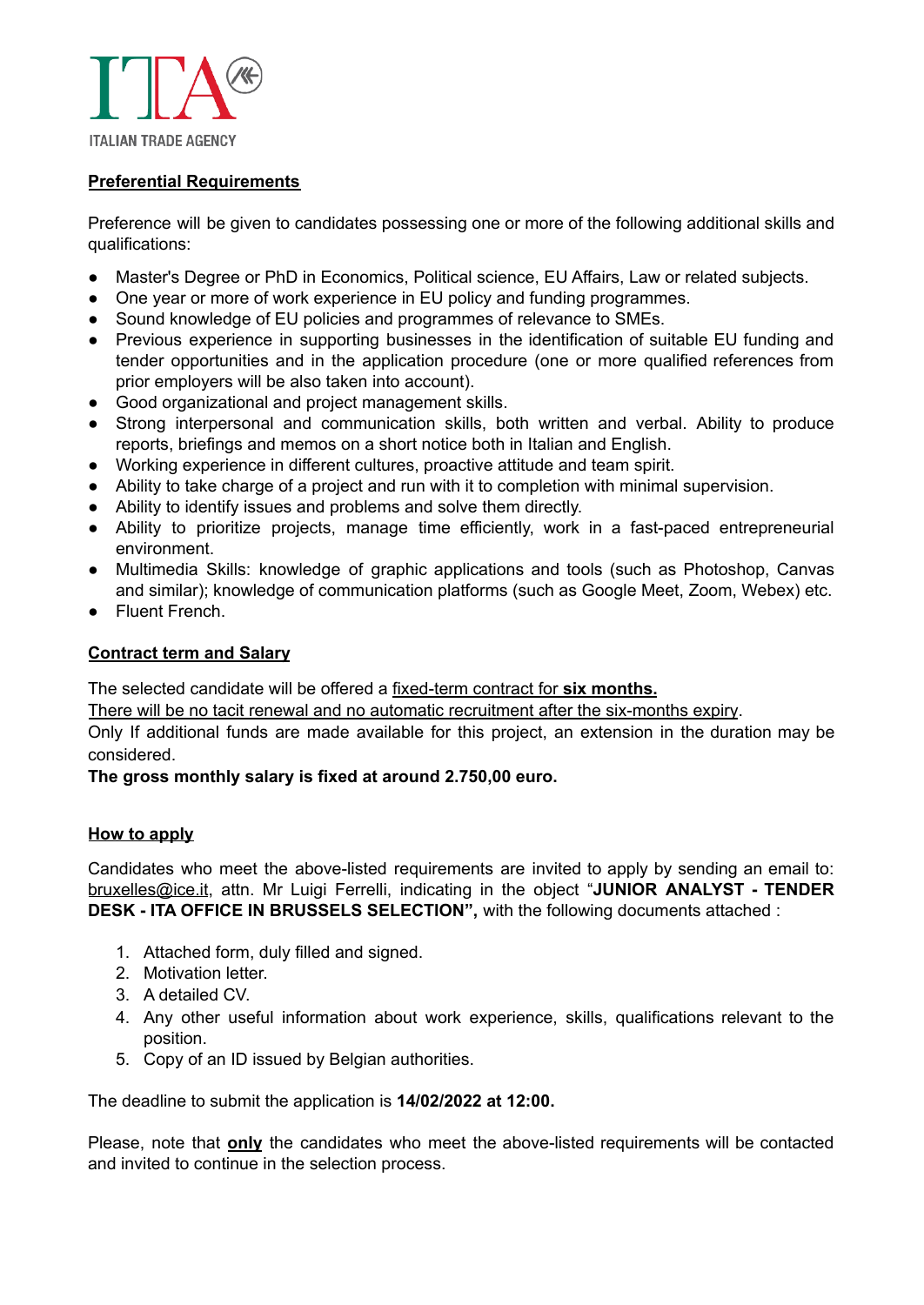

#### **Selection procedure**

After the evaluation of the applications received and the related documentation, selected candidates will be asked to undergo a **written test** to evaluate the ability to carry out the described tasks and to assess the possession of the abovementioned "Minimum Requirements" and "Preferential Requirements"**.**

The shortlisted candidates, will be invited, shortly after the written test, for an **oral interview** to assess the communication skills and the ability to perform the above-listed tasks as well as the possession of the above-mentioned "Minimum Requirements" and "Preferential Requirements".

**The exact dates and times of the written test and, for the selected candidates, of the oral interview will be communicated to each candidate via email.**

At the end of the selection procedure, the successful candidate will be asked to provide a certificate, stating the absence of criminal convictions or pending proceedings

*Regarding the selection aspects, we specify that ITA does not discriminate on the grounds of age, sex, sexual orientation, marital status, disability, color, race, religion or country of origin in the application of its employment policies, including but not limited to recruitment, training and promotion.*

*Providing every requirement of education, skill, technical qualifications and experience are met, the criterion for selection will be ability to perform the job under the specified conditions of service. All personnel will be given equal opportunity, based on performances and competencies*

#### IMPORTANT NOTICE

This selection could be suspended and/or cancelled at any moment and for any reason by ITA at its sole discretion, without creating any obligation and/or expectation or reliance on the part of eligible candidates

Bruxelles, 31/01/2022

Luigi Ferrelli

**Director** 

Firmato digitalmente da: Luigi Ferrelli Organizzazione: ICE-AGENZIA/12020391004 Data: 31/01/2022 14:38:53